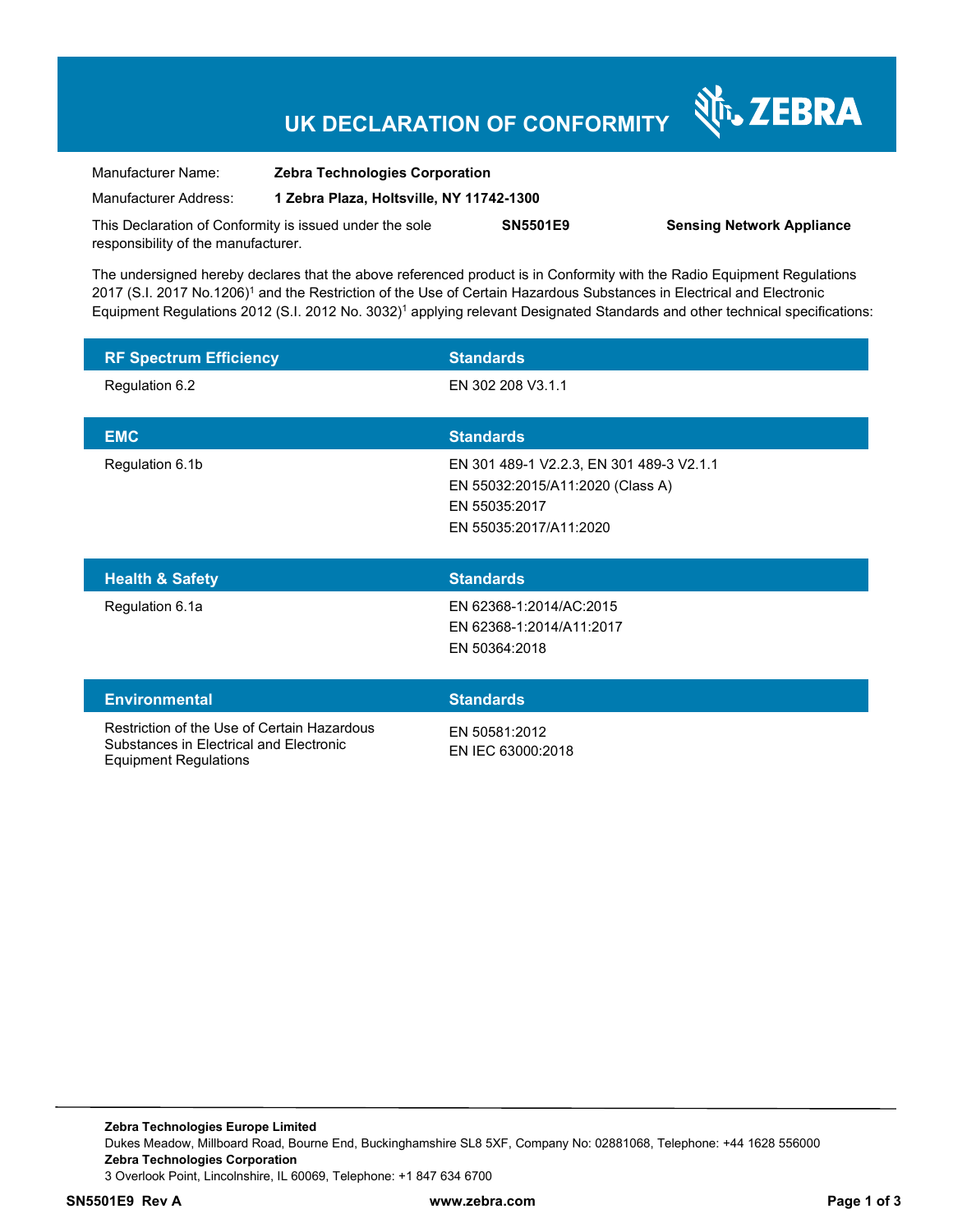### **UK DECLARATION OF CONFORMITY**



With regard to the Radio Equipment Regulations 2017 (S.I. 2017 No.1206)<sup>1</sup>, the conformity assessment procedure referred to in regulation 41(4)(a) and detailed in Schedule 2 has been followed.

 $^{\rm 1}$  As amended by applicable EU withdrawal legislation implemented at the time of issuing this declaration

### **Signed on behalf of Zebra Technologies Corporation**

*(Signature of authorized person)* Marco Belli Rev: A Sr. Manager, Regulatory **Date: 28 June 2021** Place: Bourne End, UK

**Zebra Technologies Europe Limited**  Dukes Meadow, Millboard Road, Bourne End, Buckinghamshire SL8 5XF, Company No: 02881068, Telephone: +44 1628 556000 **Zebra Technologies Corporation**  3 Overlook Point, Lincolnshire, IL 60069, Telephone: +1 847 634 6700